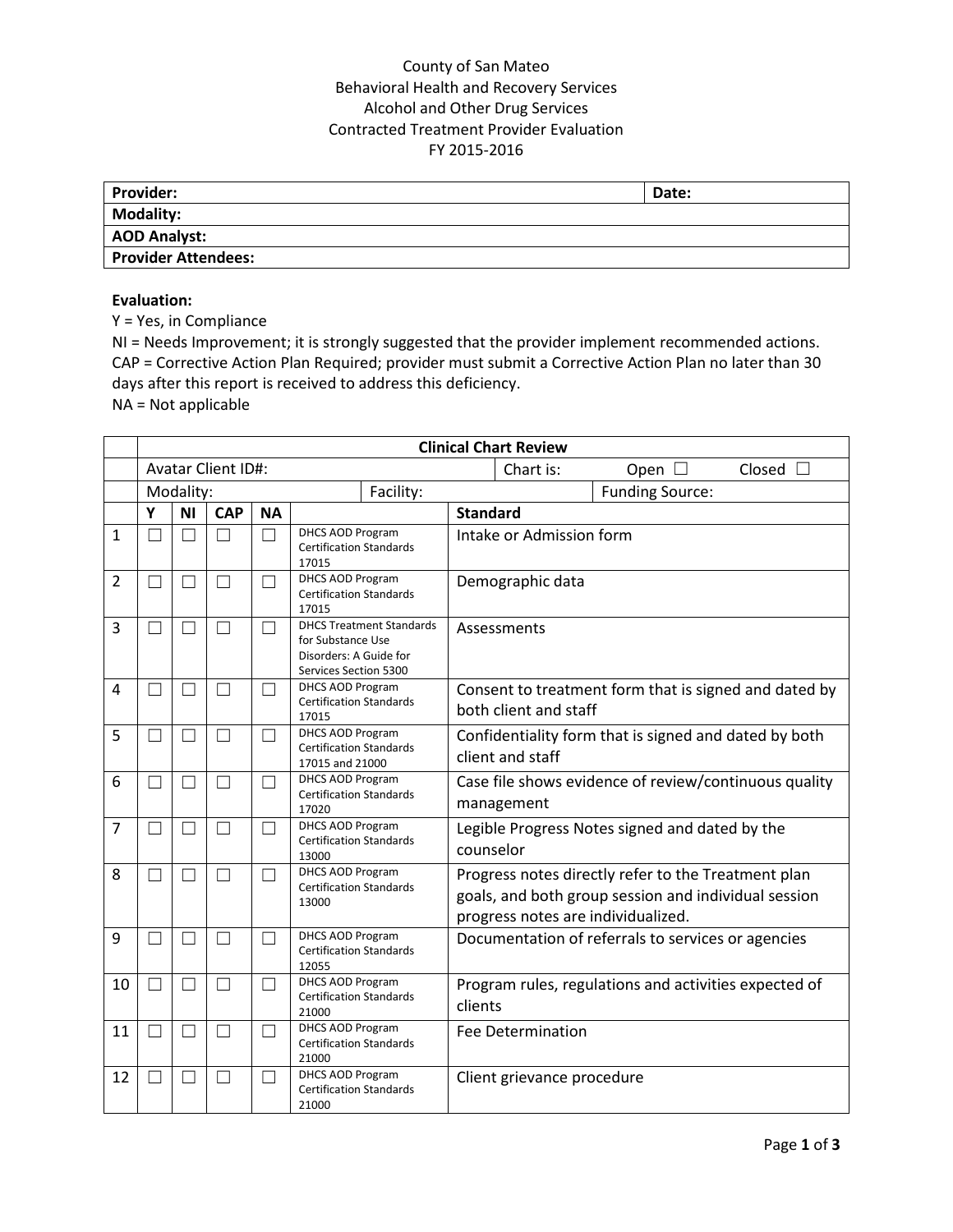## County of San Mateo Behavioral Health and Recovery Services Alcohol and Other Drug Services Contracted Treatment Provider Evaluation FY 2015-2016

| 13 |                          |                          |                   |                | DHCS AOD Program<br><b>Certification Standards</b><br>22000           | Participant Rights form                                                                                                                                                                                                                                                                                                                                            |  |
|----|--------------------------|--------------------------|-------------------|----------------|-----------------------------------------------------------------------|--------------------------------------------------------------------------------------------------------------------------------------------------------------------------------------------------------------------------------------------------------------------------------------------------------------------------------------------------------------------|--|
| 14 |                          |                          | $\vert \ \ \vert$ | $\blacksquare$ | DHCS AOD Program<br><b>Certification Standards</b><br>21000           | Reasons for termination                                                                                                                                                                                                                                                                                                                                            |  |
| 15 | ΓJ                       | $\overline{\phantom{a}}$ | П                 | П              | DHCS AOD Program<br><b>Certification Standards</b><br>17015           | Authorization to release information                                                                                                                                                                                                                                                                                                                               |  |
| 16 | $\Box$                   | $\vert \ \ \vert$        | П                 | П              | DHCS AOD Program<br><b>Certification Standards</b><br>17015           | Referral Source and Reason for Referral                                                                                                                                                                                                                                                                                                                            |  |
| 17 | $\overline{\phantom{a}}$ | $\Box$                   | $\Box$            | $\Box$         | DHCS AOD Program<br><b>Certification Standards</b><br>12020 and 17015 | <b>Health Questionnaire</b>                                                                                                                                                                                                                                                                                                                                        |  |
| 18 | ×.                       | $\Box$                   | $\vert \ \ \vert$ | $\Box$         | DHCS AOD Program<br><b>Certification Standards</b><br>12070           | Progress notes, Treatment Plan, counseling session<br>sign-in sheets, and other documentation show<br>evidence that the client receives a minimum of:<br>20 structured activity hours/month including 2 hours<br>of individual counseling (Residential)<br>3 hours day and 3 days per week (IOP)<br>1 hour individual and 2 hours groups per month<br>(Outpatient) |  |
| 19 | $\mathcal{L}$            | $\overline{\phantom{a}}$ | $\vert \ \ \vert$ | $\blacksquare$ | DHCS AOD Program<br><b>Certification Standards</b><br>12070           | Recovery or Treatment Plan includes ALL of the<br>following:<br>•Problems experienced by participant<br>. Objectives that address each problem with target<br>dates<br>• Action Steps to accomplish each objective with target<br>dates                                                                                                                            |  |
| 20 |                          |                          | $\Box$            |                | DHCS AOD Program<br><b>Certification Standards</b><br>12070           | Treatment plan is developed within 14 days (for<br>Residential Programs) or 30 days (for OP and IOP<br>Programs) of admission. NRT programs - 28 days                                                                                                                                                                                                              |  |
| 21 | П                        | П                        | П                 | П              | DHCS AOD Program<br><b>Certification Standards</b><br>12070           | Treatment Plan is reviewed and revised at least every<br>90 days. (Signed and dated by both the participant and<br>the counselor.)                                                                                                                                                                                                                                 |  |
| 22 |                          |                          |                   |                | DHCS AOD Program<br><b>Certification Standards</b><br>12070           | The initial Treatment Plan and all updates or revisions<br>are signed and dated by both the counselor and<br>participant.                                                                                                                                                                                                                                          |  |
| 23 |                          | $\mathbf{I}$             | $\Box$            |                | DHCS AOD Program<br><b>Certification Standards</b><br>12085           | Discharge Summaries include ALL of the following:<br>• Criteria for discharge<br>•Reason for discharge<br>•Description of treatment episode services<br>•Current AOD usage<br>•Vocational/educational achievements<br>•Legal status<br>•Continuing Recovery or Exit Plan<br>•Transfers or referrals<br>• Participant's comments                                    |  |